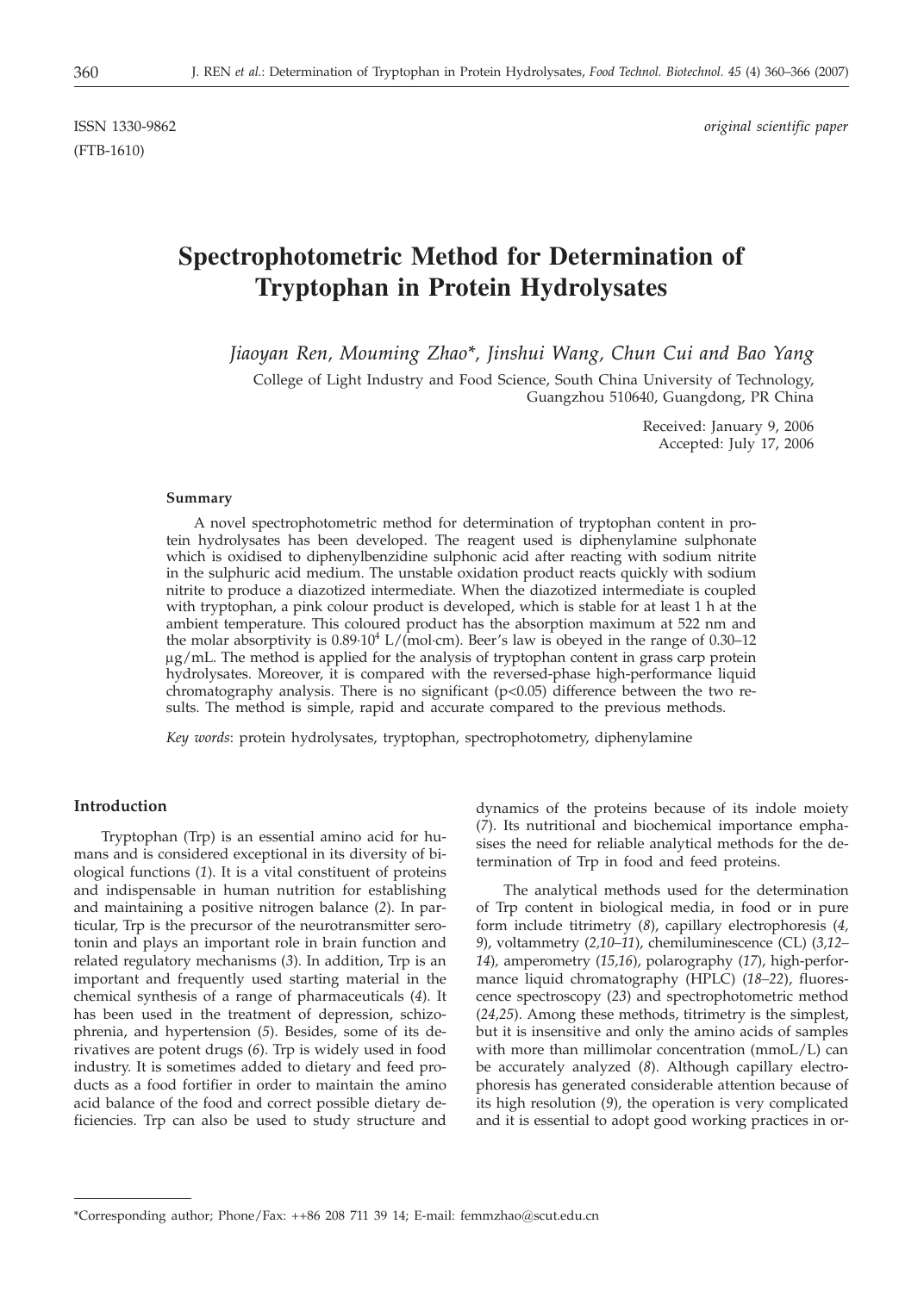der to maintain consistent migration times and resolution (*4*). Voltammetric methods are relatively inexpensive and sensitive. The detection limit is about  $1.7 \mu \text{mol/L}$ (*2*). However, the extracting qualitative and quantitative information from electrochemical data may result in a difficult task, which is the main disadvantage of the voltammetric methods. CL methods also have lower detection limits in the femtomole (10–15) range (*13,14*), and protein and ascorbic acid in the samples may have negative interference in Trp determination (*12*). So far as the amperometry method is concerned, Trp should first be separated from common amino acids by anion-exchange chromatography and that pre-treatment makes the procedure tedious and complicated (*15,16*). HPLC method is widely used for the determination of Trp. However, the analysis of the Trp remains problematic due to its lability to acid hydrolysis, often a prerequisite for HPLC analysis. So it is common to employ the sophisticated, time-consuming alkaline hydrolysis during the assay of Trp by HPLC (*18–22*). Although Trp is a fluorescing chromophore, there is another fluorescing chromophore, tyrosine, in protein hydrolysates (*23*). The spectrophotometric analysis is generally adopted because it does not need expensive laboratory apparatus and it is relatively easy to operate compared with other methods. Unfortunately, the previous spectrophotometric method already reported (*24,25*) also suffers from some disadvantages such as time-consuming heat pretreatment. Sometimes, complicated extraction of samples to avoid the interference of other chemicals is required.

Thus, there is a need for the development of more direct and rapid techniques that are capable of determining Trp (usually in conjunction with other dissolved amino acids) in protein hydrolysates. In the present study, a simple spectrophotometric method is proposed, which involves an azo-coupling reaction of diphenylamine sulphonate with Trp in sulphuric acid system to produce a pink colour product with 522 nm of absorbance maximum. Compared with the previous methods, this method is shown to be sensitive and much easier to operate. It can be employed for the analysis of Trp content in protein hydrolysates because it is free of interference from other amino acids.

# **Materials and Methods**

# *Raw materials*

Standards of Trp and diphenylamine sulphonic acid sodium (DSAS) were purchased from Sigma (Beijing, China). Hydrochloric acid, sodium nitrite, sulphamic acid, sulphuric acid and other chemicals used in this study were of analytical grade. Deionized water was used to prepare all solutions. Phenylisothiocyanate (PITC), triethylamine (TEA) and acetonitrile were of chromatographic purity. Sodium acetate, sodium hydroxide and ethanol were of analytical grade. Alcalase 2.4 L  $(6.9.10<sup>4</sup>$ U/g), Flavourzyme 500 MG (1.6 $\cdot 10^4$  U/g) and PTN 6.0S  $(3.5.10<sup>4</sup> U/g)$  were provided by courtesy of Novo Nordisk Co. (Beijing, China).

# *Spectrophotometric method*

## Sample preparation

Trp solution  $(0.1 \text{ g/L})$  was prepared in deionized water with a few drops of 1 mol/L sodium hydroxide, and the Trp solution was suitably diluted before being used as a standard. A concentration of 2  $g/L$  of DSAS solution was prepared with deionized water. Solutions of 1 mol/L of sodium nitrite and 25  $g/L$  of sulphamic acid were prepared in deionized water, stored in refrigerator avoiding direct light and used within one week. A solution of 2 mol/L of sulphuric acid was also prepared.

## Standard procedure

A volume of 3 mL of DSAS (2 g/L) solution was transferred into a set of 25-mL calibrated flasks, and then the flasks were cooled in the ice bath to maintain a constant temperature of about 5 °C. A volume of 6 mL of sulphuric acid was added into each flask and mixed gently. After 5 min, 2.5 mL of sodium nitrite were added and the mixture was placed in the ice bath for 5 min. A volume of 3 mL of sulphamic acid solution was added and cooled with occasional shaking for further 5 min. The Trp solutions were then added to the flasks, the volume was made up to 25 mL with sulphuric acid, mixed thoroughly, and incubated for 15 min. The absorbance of the resulting pink-coloured solution was scanned in the range of 450 to 600 nm by a spectrophotometer (Unico UV-2102 PC) with 1.0 cm matched cells. Absorption maximum at 522 nm was recorded.

# *RP-HPLC method*

#### Sample preparation

For tryptophan determination by RP-HPLC using Waters system (Milford MA01757, USA) with a Pico-Tag® column (3.9×150 mm), the protein hydrolysate samples were first hydrolyzed using 4.3 mol/L of sodium hydroxide for 24 h at 110 °C (*26*). Precolumn derivatization of amino acids was performed by means of PITC.

## Derivatization procedure

TEA solution including TEA-water-ethanol (1:2:2) was added to the samples and evaporated to dryness under vacuum. The PITC solution including PITC-ethanol-TEA-water (1:7:1:1) was added to the dried samples and reacted at ambient temperature for 20 min (*27*). The elution was carried out using sodium acetate buffer, pH=6.4 (eluent A) and 60 % (by volume) aqueous acetonitrile (eluent B).

## Chromatographic conditions

Chromatographic analysis was performed by the gradient elution under the following conditions: 0–10 min, linear gradient 0–46 % B; 10–12 min, linear gradient 46–100 % B; 12–15 min, 100 % B; flow-rate 1 mL/min; column temperature 38 °C; detection wavelength 254 nm.

#### *Statistical tests*

Analysis of variance (ANOVA) for recovery, Dunnett's *t*-tests for recovery and Paired-samples *t*-test for the comparison of RP-HPLC method and the proposed method were all performed using SPSS 10.0 statistical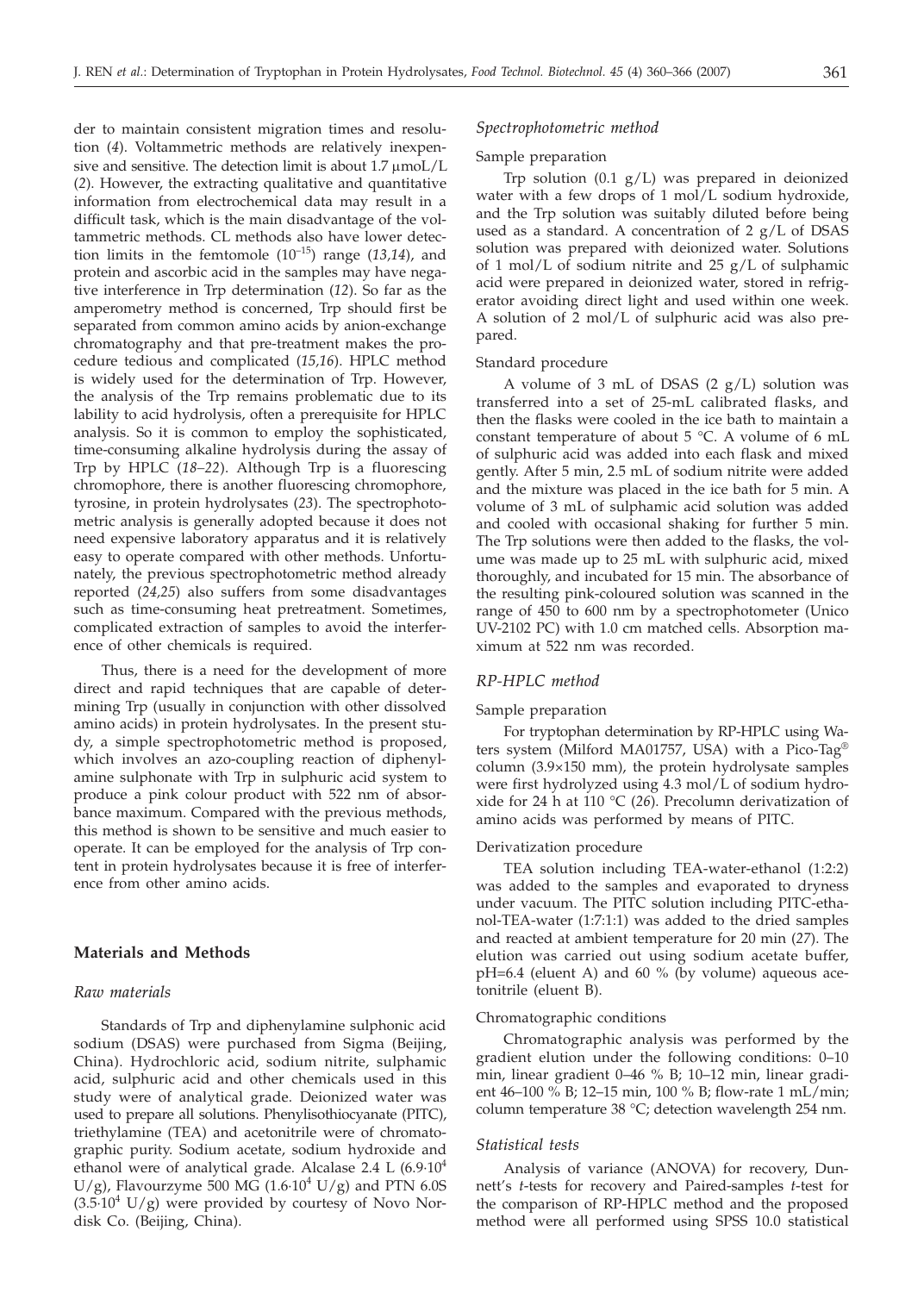software. The analysis of the response values obtained by response surface methodology model was conducted using software Design Expert 6.0 (Stat-Ease Inc., USA).

# **Results and Discussion**

# *Reaction mechanism*

Under low temperature and high acidity conditions, DSAS was oxidised to diphenylbenzidine sulphonic acid with sodium nitrite in the sulphuric acid medium. The unstable oxidation product reacted quickly with sodium nitrite to produce a diazotized intermediate. Sulphamic acid solution was added to eliminate the remaining nitrite. Finally, the Trp solution was transferred into the mixture mentioned above and the indole moiety of Trp reacted with the diazotized intermediate to produce the pink-coloured products. The presumed reaction mechanism is illustrated in Fig. 1.

## *Optimization of reagent volume*

It was found that the stable and coloured product was produced in the range of 2–4 mL of DSAS solution (Fig. 2). Added sulphuric acid solution, sodium nitrite solution and sulphamic acid were in the range of 2–8, 1–3 and 1–4 mL, respectively (data not shown). Response surface methodology was employed to optimize the reaction parameters and 30 experiments were done according to the design by Design Expert 6.0 software. The 3D surface plot of volume of DSAS and sulphuric acid solutions against absorbance is shown in Fig. 3 with the volumes of sodium nitrite and sulphamic acid fixed at 2.5 and 3.0 mL, respectively. The others are not shown because they demonstrated equivalent information as Fig. 3. The optimization results showed that the

product had the strongest colour intensity under the system of 3.09 mL of DSAS solution, 6.07 mL of sulphuric acid solution, 2.58 mL of sodium nitrite solution and 3.19 mL of sulphamic acid solution. For practical use, 3 mL of DSAS, 6 mL of sulphuric acid, 2.5 mL of sodium nitrite and 3 mL of sulphamic acid solutions were finally chosen for the following experiment.

## *Optimization of reaction conditions*

The azo-coupling reaction should be performed at 0–5  $\degree$ C due to the susceptibility of the diazotized reagent to decomposition. The reaction time for azo-coupling was chosen to be 5 min. It was found that the reagents reacted incompletely and resulted in the unstable product if the diazotization time was less than 5 min. For the same reason, 15 min for colour-formation were recommended. The temperature for colour-formation was controlled at 30 °C in the water bath. It was difficult to detect the colour formation at below 25 °C because of its relatively light hue. On the other hand, the product was unstable and easy to break down at above 40 °C. It was important not to shake the solutions during colour formation because vigorous shaking makes the detection inaccurate. The pink colour product was stable for at least 1 h under the conditions stated above.

# *Standard curve*

The total volume of DSAS, sulphuric acid, sodium nitrite and sulphamic acid solutions was 14.5 mL, while the total volume of the flask was 25 mL, therefore, the volume of Trp solution could not be much more than 10.5 mL. A concentration of 1 mg/mL of Trp solution was suitably diluted in order to vary the Trp mass in seven flasks from 7.50 to 300 µg during preparation of



**Fig. 1.** Reaction mechanism for the production of azo-coupling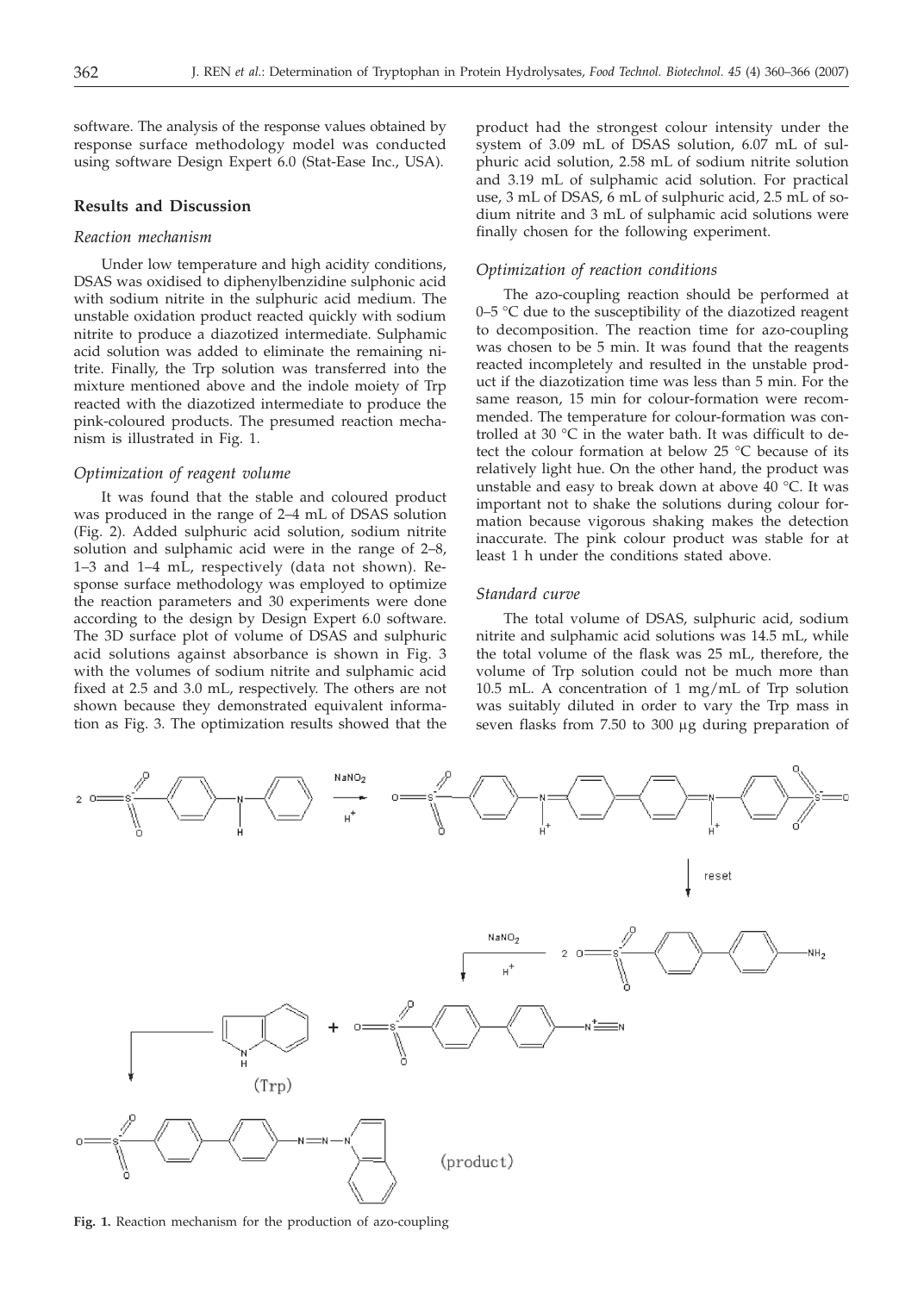

**Fig. 2.** Plot of volume of DSAS solution against absorbance. The values are means of triplicate. Sulphuric acid solution, 5 mL; sodium nitrite solution, 2 mL; sulphamic acid solution, 2.5 mL



**Fig. 3.** 3D surface plot of volumes of DSAS and sulphuric acid against absorbance. A, DSAS volume (mL); B, sulphuric acid volume (mL)

the standard curve, while the volume of Trp solution for each flask was the same as the others. Volume of Trp solution was fixed at 2.5, 5.0 and 10.0 mL for the further test. The linearity and sensitivity of the method with different sample volume were statistically examined and the results are given in Fig. 4 and Table 1. The regression coefficient  $(R^2)$  was 0.9983, 0.9993 and 0.9992 for sample volume of 2.5, 5.0 and 10.0 mL, respectively. The slope was 0.0017, 0.0024 and 0.0023 in the same order. Therefore, the sample volume of 5.0 mL was strongly



**Fig. 4.** The effect of the sample volume on the linearity of the absorbance.  $-$  - 5.0 mL,  $\triangle$ - 10.0 mL,  $\triangle$ - 2.5 mL. The preparation was done according to the standard procedure of the proposed spectrophotometry method

recommended because of the best linearity  $(R^2=0.9993)$ and sensitivity (slope of 0.0024 and y-intercept of 0.1048). The resulting regression equation was as follows:

$$
y=0.0024x+0.1048 \t/1
$$

where y means the content of Trp and x means the absorbance value.

The absorbance values at 522 nm for a series of solutions with varying contents of the tested samples were used to investigate the accordance with Beer's law. Beer's law was obeyed in the Trp concentration range of 0.3–12  $\mu$ g/mL.

## *Interference effect*

In the diazotization process, some of the other amines such as aniline, morpholine, piperidine, pyrrole, and some phenols had a positive reaction. However, in protein hydrolysates, these amines are not present, and hence there will be no interference from them in this method. The effect of various amino acids present in the protein hydrolysates on the Trp content was studied. A mass of 100 µg of the amino acids was added along with  $100 \mu g$  of Trp to the diazotized DSAS (Table 2). Tables 3 and 4 show the statistical analysis of the interfer-

Table 1. Statistical analysis of the estimated linear regression model for different volumes

| V/mL | Regression coefficient $(R^2)$ | Standard error | v-intercept | Slope  | Linear equation    |
|------|--------------------------------|----------------|-------------|--------|--------------------|
| 2.5  | 0.9983                         | 0.0073         | 0.0270      | 0.0017 | $v=0.0017x+0.0270$ |
| 5.0  | 0.9993                         | 0.0062         | 0.1048      | 0.0024 | $v=0.0024x+0.1048$ |
| 10.0 | 0.9992                         | 0.0066         | 0.0320      | 0.0023 | $v=0.0023x+0.0320$ |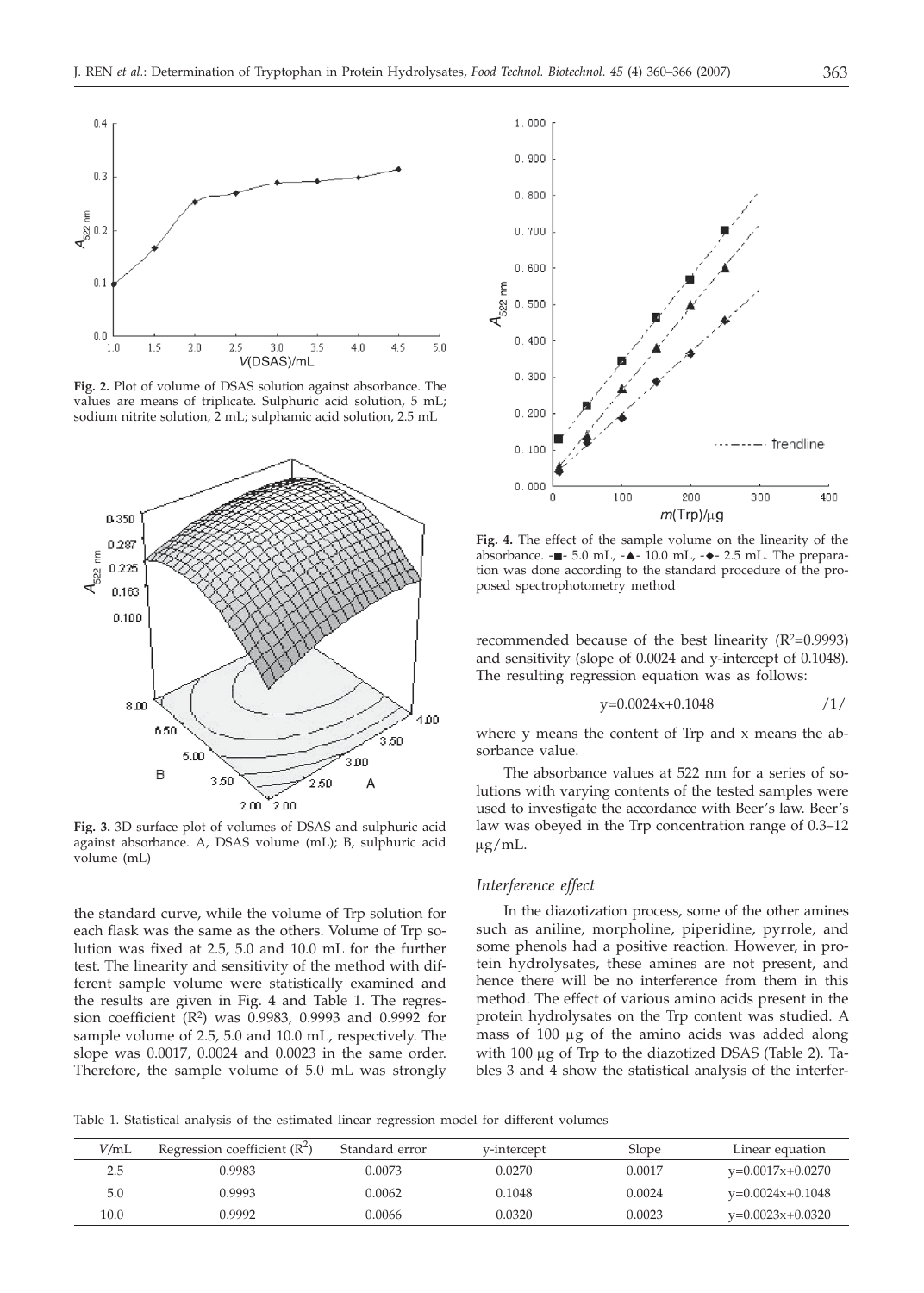| Group          | Substances        | $m(\text{amino acid})/\mu g$ | Recovery*/ $\%$  | $m(\text{amino acid})/\mu g$ | Recovery*/ $\%$  |
|----------------|-------------------|------------------------------|------------------|------------------------------|------------------|
|                | Trp               | 100                          | 99.30±0.36       | 100                          | 99.30±0.36       |
| $\overline{2}$ | Tyrosine+Trp      | $100+100$                    | 98.66±0.87       | $200+100$                    | $98.67+0.65$     |
| 3              | Phenylalanine+Trp | $100+100$                    | $99.00 \pm 0.18$ | $200+100$                    | 99.27±0.51       |
| 4              | Leucine+Trp       | $100+100$                    | $99.28 + 0.45$   | $200+100$                    | 99.55±0.79       |
| 5              | Glycine+Trp       | $100+100$                    | $99.91 + 0.17$   | $200+100$                    | $99.53+0.10$     |
| 6              | Alanine+Trp       | $100+100$                    | $99.79 + 0.36$   | $200+100$                    | $99.85 \pm 0.28$ |
| 7              | Glutamic acid+Trp | $100+100$                    | $99.10 \pm 0.60$ | $200+100$                    | $99.14 \pm 0.53$ |
|                |                   |                              |                  |                              |                  |

Table 2. The effect of the addition of other amino acids on the determination of Trp

\*Means of triplicate

Table 3. One-way ANOVA for the recovery

|                                           | Sum of<br>squares | df | Mean<br>square | F     | $p^*$ |
|-------------------------------------------|-------------------|----|----------------|-------|-------|
| $m(\text{amino acids}) = 100 \mu g$       |                   |    |                |       |       |
| Between groups                            | 3.426             | 6  | 0.571          | 2.443 | 0.079 |
| Within groups                             | 3.272             | 14 | 0.234          |       |       |
| Total                                     | 6.697             | 20 |                |       |       |
| $m(\text{amino acids}) = 200 \mu\text{g}$ |                   |    |                |       |       |
| Between groups                            | 2.514             | 6  | 0.419          | 1.180 | 0.371 |
| Within groups                             | 4.969             | 14 | 0.355          |       |       |
| Total                                     | 7.484             | 20 |                |       |       |

\*at 95 % confidence

Table 4. Dunnett's *t*-tests of recovery for the difference between the Trp group and the interference group

|                                       | Group I | Group J | Mean<br>difference<br>$(I-I)$ | S.E.   | $\mbox{\bf p}^{\mbox{\bf c}}$ |  |  |
|---------------------------------------|---------|---------|-------------------------------|--------|-------------------------------|--|--|
| $m(\text{amino acids}) = 100 \mu g$   |         |         |                               |        |                               |  |  |
|                                       | 2.00    | 1.00    | $-0.6367$                     | 0.3947 | 0.429                         |  |  |
|                                       | 3.00    | 1.00    | $-0.3033$                     | 0.3947 | 0.929                         |  |  |
| Dunnett's                             | 4.00    | 1.00    | $-0.0167$                     | 0.3947 | 1.000                         |  |  |
| $(2-sided)$<br>$t$ -test <sup>a</sup> | 5.00    | 1.00    | 0.6067                        | 0.3947 | 0.474                         |  |  |
|                                       | 6.00    | 1.00    | 0.4867                        | 0.3947 | 0.670                         |  |  |
|                                       | 7.00    | 1.00    | $-0.2000$                     | 0.3947 | 0.989                         |  |  |
| $m(\text{amino acids}) = 200 \mu g$   |         |         |                               |        |                               |  |  |
|                                       | 2.00    | 1.00    | $-0.6333$                     | 0.4865 | 0.624                         |  |  |
|                                       | 3.00    | 1.00    | $-0.0300$                     | 0.4865 | 1.000                         |  |  |
| Dunnett's                             | 4.00    | 1.00    | 0.2467                        | 0.4865 | 0.989                         |  |  |
| $(2-sided)$<br>$t$ -test <sup>a</sup> | 5.00    | 1.00    | 0.2333                        | 0.4865 | 0.992                         |  |  |
|                                       | 6.00    | 1.00    | 0.5500                        | 0.4865 | 0.737                         |  |  |
|                                       | 7.00    | 1.00    | $-0.1567$                     | 0.4865 | 0.999                         |  |  |

a Dunnett's *t*-tests treat one group as a control, and compare all other groups against it

b Standard error

<sup>c</sup>at 95 % confidence

ence on the determination of Trp content. It is significant to note that various amino acids did not interfere be-

cause of  $p > 0.05$  ( $p = 0.079$ ). This was further confirmed by using Dunnett's *t*-tests. Multiple comparisons showed that difference between group I (I=2, 3, 4, 5, 6, 7) and group  $\left[\right]$  (J=1) was not significant because p was 0.429, 0.929, 1.000, 0.474, 0.670 and 0.989 for group (2-1), group  $(3-1)$ , group  $(4-1)$ , group  $(5-1)$ , group  $(6-1)$  and group (7-1), respectively, and all these p values were larger than 0.05 (at 95 % confidence). The analysis of the interference of  $200 \mu g$  of the added amino acids on the determination of Trp content was also studied and the conclusion was the same (Tables 2, 3 and 4). This illustrated the advantage of the above mentioned method.

# *Application and comparison*

The applicability of the proposed method was examined for grass carp protein hydrolysates. The hydrolysis was carried out with Alcalase 2.4 L (ratio of enzyme to substrate  $(E/S)$ , 1000  $U/g$ ) and Flavourzyme 500 MG (E/S, 250 U/g), for 6 h under 55 °C using heated magnetic stirrer and pH=6.8, then PTN 6.0S (E/S, 750  $U/g$ ) was added to the system for another 6 h. The enzyme was inactivated for 10 min at 100 °C. The resulting hydrolysates were cooled to about 25 °C and centrifuged at 4800 rpm for 30 min. The lipoprotein layer, the supernatant and the residues were collected. Trp content was determined by the proposed spectrophotometric method (Table 5) and RP-HPLC method (Fig. 5 and Table 5), respectively. The figures for lipoprotein and resi-



**Fig. 5.** Determination of tryptophan in supernatant fluid. The supernatant fluid was prepared by centrifuging the grass carp protein hydrolysates. The assay of Trp content in supernatant fluid was done according to the RP-HPLC method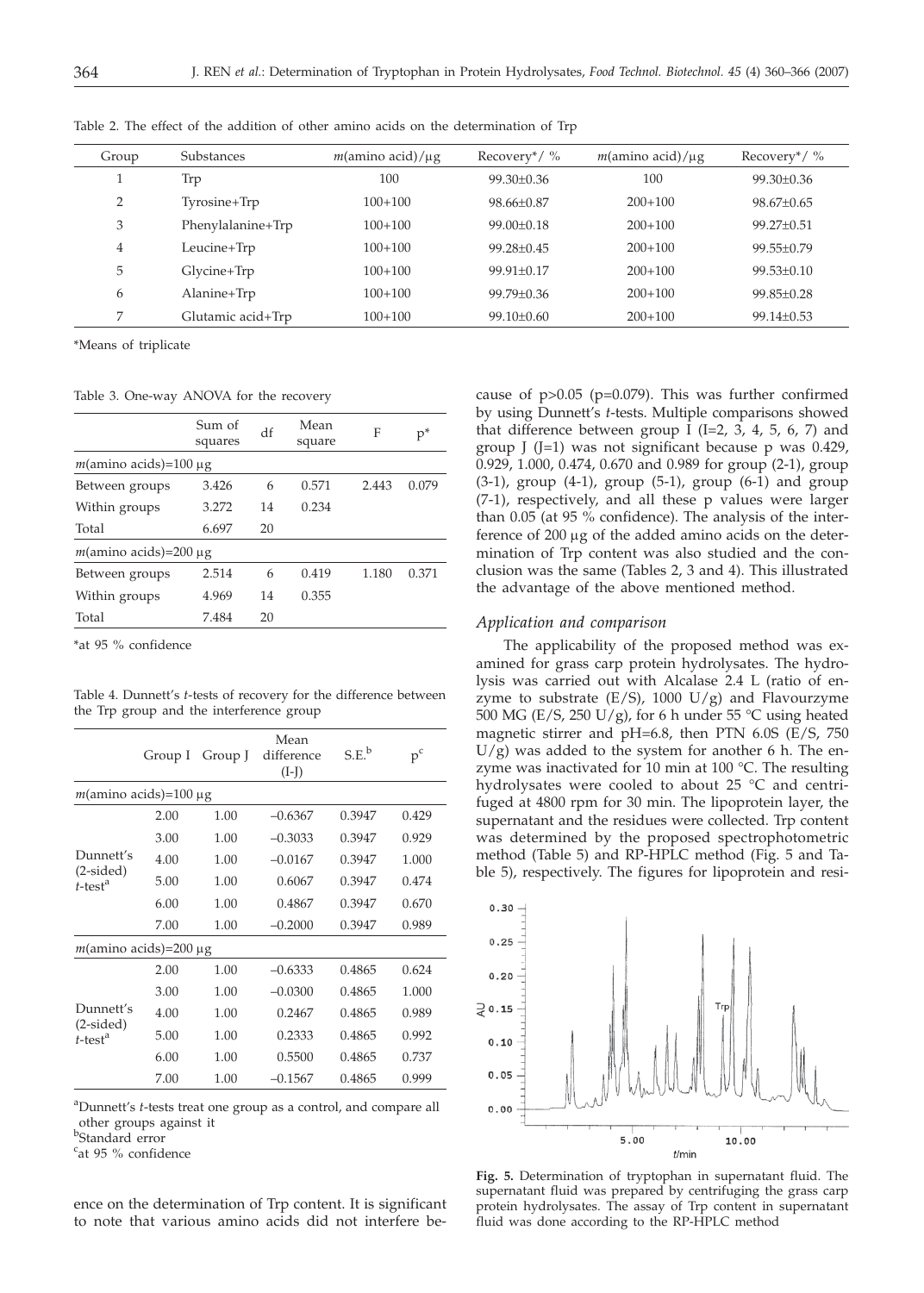|                   | $m(Trp)^{a}/(100 \text{ mg/g})$ |                 |  |  |
|-------------------|---------------------------------|-----------------|--|--|
| Sample            | RP-HPLC method                  | Proposed method |  |  |
| Lipoprotein       | $177.2 \pm 0.2^{\text{A}}$      | $175+1^{A}$     |  |  |
| Supernatant fluid | $187.8 \pm 0.3^{B}$             | $184+1^{B}$     |  |  |
| Residues          | $396.8 \pm 0.3^C$               | $390+3^C$       |  |  |

Table 5. Determination of Trp in grass carp protein hydrolysates

a Expressed as means±S.D. of triplicates. Values followed by the same letter were defined as pair, and pair A, pair B and pair C were used for further paired-samples *t*-test by SPSS 10.0

dues by RP-HPLC are not given here because they illustrate equivalent information as Fig. 5.

Paired-samples *t-*test was used to analyze the difference between the two methods (Table 6). The p (2-tailed) values for pair A, pair B and pair C were 0.055, 0.058 and 0.077, respectively. No significant (p<0.05) difference between these two results was noticed.

Table 6. Paired-samples *t*-test for the assay of Trp by RP-HPLC method and proposed method

|       |                       | Paired differences            |       |               |  |
|-------|-----------------------|-------------------------------|-------|---------------|--|
| Pair* | Standard<br>deviation | Standard error<br>of the mean |       | $p/2$ -tailed |  |
| А     | 1.0812                | 0.6242                        | 4.069 | 0.055         |  |
| В     | 1.4799                | 0.8544                        | 3.987 | 0.058         |  |
| C     | 3.5052                | 2.0237                        | 3.390 | 0.077         |  |

\*Pair A for lipoprotein, pair B for supernatant fluid, pair C for residues

## **Conclusion**

The proposed method for the determination of Trp is simple, rapid and sensitive. The method does not require heating treatment or extraction. The statistical parameters and the recovery study data clearly indicate the reproducibility and accuracy of the method. The method could be considered for the determination of Trp content.

# *Acknowledgements*

The authors are grateful for the financial support from Key Technology Foundation of Guangdong Province (2004A30505001) and the 10th Five Agriculture Program of Guangdong Province (2002A2030502), China.

# **References**

- *1.* A.C. Moffat, J.V. Jackson, M.S. Moss, B. Widdop: *Clarke's Isolation and Identification of Drugs*, The Pharmaceutical Press, London, UK (1986) p. 1056.
- *2.* A.R. Fiorucci, E.T.G. Cavalheiro, The use of carbon paste electrode in the direct voltammetric determination of tryptophan in pharmaceutical formulations, *J. Pharm. Biomed. Anal. 28* (2002) 909–915.
- *3.* Y.D. Liang, J.F. Song, Flow-injection chemiluminescence determination of tryptophan through its peroxidation and epoxidation by peroxynitrous acid, *J. Pharm. Biomed. Anal. 38* (2005) 100–106.
- *4.* K.D. Altria, P. Harkin, M.G. Hindson, Quantitative determination of tryptophan enantiomers by capillary electrophoresis, *J. Chromatogr. Biomed. 686* (1996) 103–110.
- *5.* S. Budavari, M.J. O'Neil, A. Smith, P.E. Heckleman: *Merck Index*, Merck Research Laboratories, Whitehouse Station, NJ, USA (1996) p. 1669.
- *6.* H.H. Hussey, Sleep inducement by L-tryptophan, *J. Am. Chem. Soc. 87* (1974) 1126.
- *7.* P. Cioni, G.B. Strambini, Tryptophan phosphorescence and pressure effects on protein structure, *Biochim. Biophys. Acta, 1595* (2002) 116–130.
- *8.* A.M. El-Brashy, S.M. Al-Ghannam, Titrimetric determinations of some amino acids, *Microchem. J. 53* (1996) 420–427.
- *9.* Z.J. Shen, Z.M. Sun, L. Wu, K. Wu, S. Sun, Z.B. Huang, Rapid method for the determination of amino acids in serum by capillary electrophoresis, *J. Chromatogr. A, 979* (2002) 227–232.
- *10.* H. Wang, H. Sui, A. Zhang, R. Liu, Adsorptive stripping voltammetric determination of tryptophan at an electrochemically pre-treated carbon paste electrode on solid paraffin as a binder, *Anal. Commun. 33* (1996) 275–277.
- *11.* L. Moreno, A. Merkoçi, S. Alegret, S. Hernández-Cassou, J. Saurina, Analysis of amino acids in complex samples by using voltammetry and multivariate calibration methods, *Anal. Chim. Acta, 507* (2004) 251–257.
- *12.* A.A. Alwarthan, Chemiluminescent determination of tryptophan in a flow injection system, *Anal. Chim. Acta, 317* (1995) 233–237.
- *13.* G.N. Chen, R.E. Lin, Z.F. Zhao, J.P. Duan, L. Zhang, Electrogenerated chemiluminescence for determination of indole and tryptophan, *Anal. Chim. Acta, 341* (1997) 251–256.
- *14.* S. Hanaoka, J.M. Lin, M. Yamada, Chemiluminescence behavior of the decomposition of hydrogen peroxide catalyzed by copper(II)–amino acid complexes and its application to the determination of tryptophan and phenylalanine, *Anal. Chim. Acta, 409* (2000) 65–73.
- *15.* A.L. Simoniam, E.I. Rainina, P. Fitzpatrik, J.R. Wild, A tryptophan-2-monooxygenase based amperometric biosensor for L-tryptophan determination: Use of a competitive inhibitor as a tool for selectivity increase, *Biosens. Bioelectron. 12* (1997) 363–371.
- *16.* V.P. Hanko, J.S. Rohrer, Direct determination of tryptophan using high-performance anion-exchange chromatography with integrated pulsed amperometric detection, *Anal. Biochem. 308* (2002) 204–209.
- *17.* I.I. Levina, G.V. Chechekin, A.P. Arzamastsev, A.V. Gaevskii, E.V. Degterev, N.B. Grigorev, Indirect polarographic determination of tryptophan, tryptamine and serotonin in aqueous organic solutions of formaldehyde, *Khim.-Farm. Zh. 31* (1997) 50–51.
- *18.* A. Alegría, R. Barberá, R. Farré, M. Ferrerés, M.J. Lagarda, Isocratic high-performance liquid chromatographic determination of tryptophan in infant formulas, *J. Chromatogr. A, 721* (1996) 83–88.
- *19.* C. Hervé, P. Beyne, H. Jamault, E. Delacoux, Determination of tryptophan and its kynurenine pathway metabolites in human serum by high-performance liquid chromatography with simultaneous ultraviolet and fluorimetric detection, *J. Chromatogr. B, 675* (1996) 157–161.
- *20.* F. Mattivi, U. Vrhovsek, G. Versini, Determination of indole- -3-acetic acid, tryptophan and other indoles in must and wine by high-performance liquid chromatography with fluorescence detection, *J. Chromatogr. A, 855* (1999) 227–235.
- *21.* M.M. Yust, J. Pedroche, J. Girón-Calle, J. Vioque, F. Millán, Determination of tryptophan by high-performance liquid chromatography of alkaline hydrolysates with spectrophotometric detection, *Food Chem. 85* (2004) 317–320.